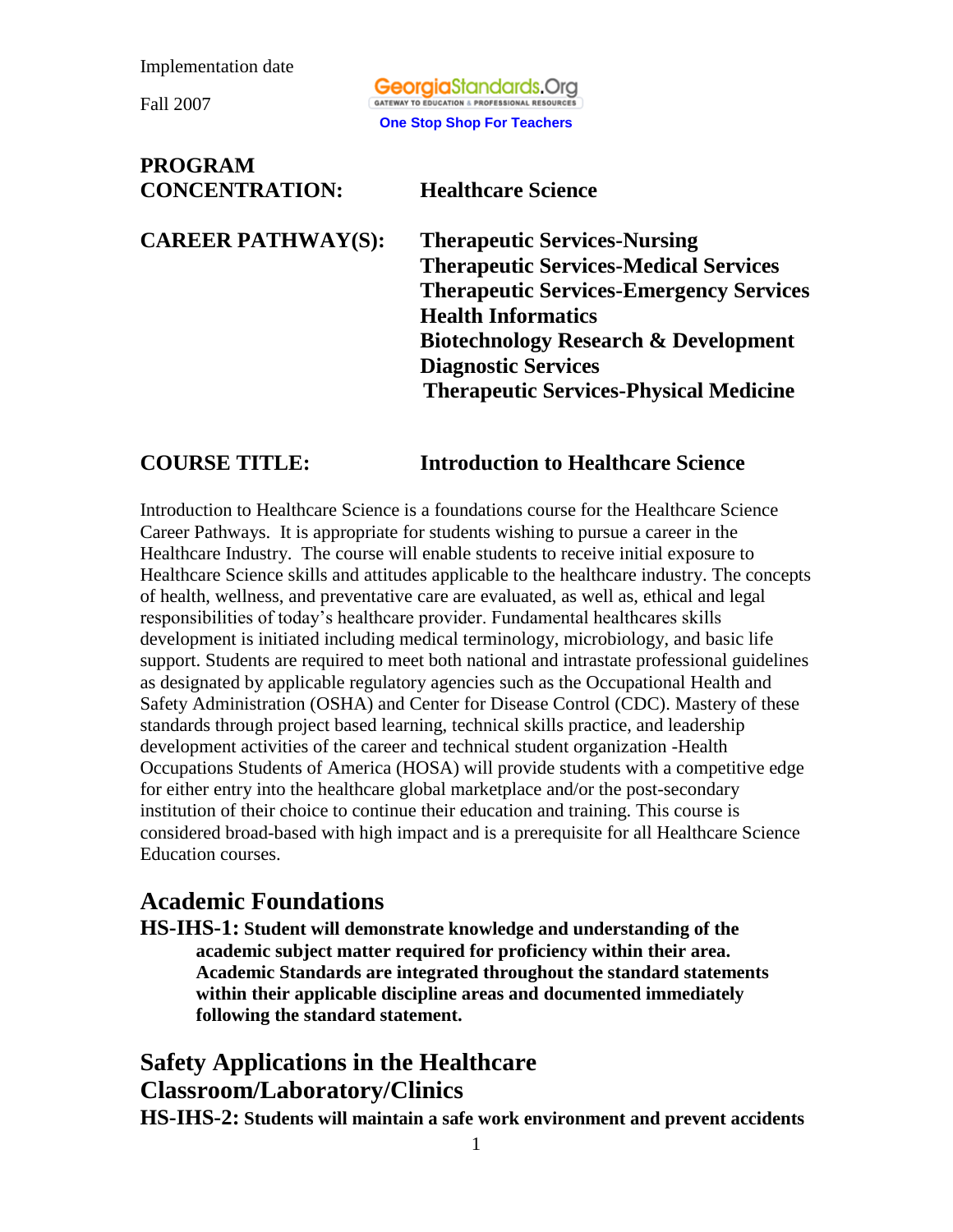Fall 2007

**Georgia**Standards.Org GATEWAY TO EDUCATION & PROFESSIONAL RESOURCES **One Stop Shop For Teachers**

#### **by using safety precautions and/or practices including adherence to hazardous labeling requirements and compliance with safety signs, symbols, and labels.**

- a. Analyze the role and the responsibilities of the healthcare provider (student) in the classroom, laboratory, and various workplace settings in an emergency situation*.*
- b. Demonstrate disaster preparedness procedures for each emergency situation – fire prevention and the emergency evacuation plan, inclement weather, sniper attack, student (patient) out-of –control, bioterrorism, and bomb threat*.*
- c. Compare and contrast common emergency codes used in workplace settings to notify staff of impending emergency procedures (Code 99, Dr. Twister, etc.) and acknowledge that these codes may vary in each setting.
- d. Demonstrate and incorporate proper use of ergonomics and correct body mechanics in the classroom, laboratory, and workplace.

#### *Academic standards:*

*SCSh2 – Students will use standard safety practices for all classroom laboratory and workplace investigations.*

*SAP1 – Students will analyze anatomical structures in relationship to their physiological functions*

# **Healthcare Delivery Systems**

#### **HS-IHS-3: The student will analyze healthcare delivery system models and the role of health professionals within each given model.**

- a. Explain systems theory.
- b. Research the history of healthcare delivery systems development including evaluating the impact of enhanced technology and other factors that may affect various healthcare delivery systems.
- c. Analyze current trends in delivery systems.
- d. Define, compare and contrast services performed in healthcare delivery systems to ensure the delivery of quality healthcare.
- e. Construct a healthcare delivery system model with a simulated organizational chart diagramming the interdependence of healthcare professions within the system.
- f. Analyze the economic impact of healthcare delivery and calculation of health insurance plans to include deductibles, co-pays, PPOs and HMOs.
- g. Analyze each of the following healthcare pathways: therapeutic, diagnostic, health informatics, environmental support, and biotechnology research and development.
- h. Identify the credentialing processes necessary for health care careers to include licensure, certification, and registration*.*

*Academic standards:*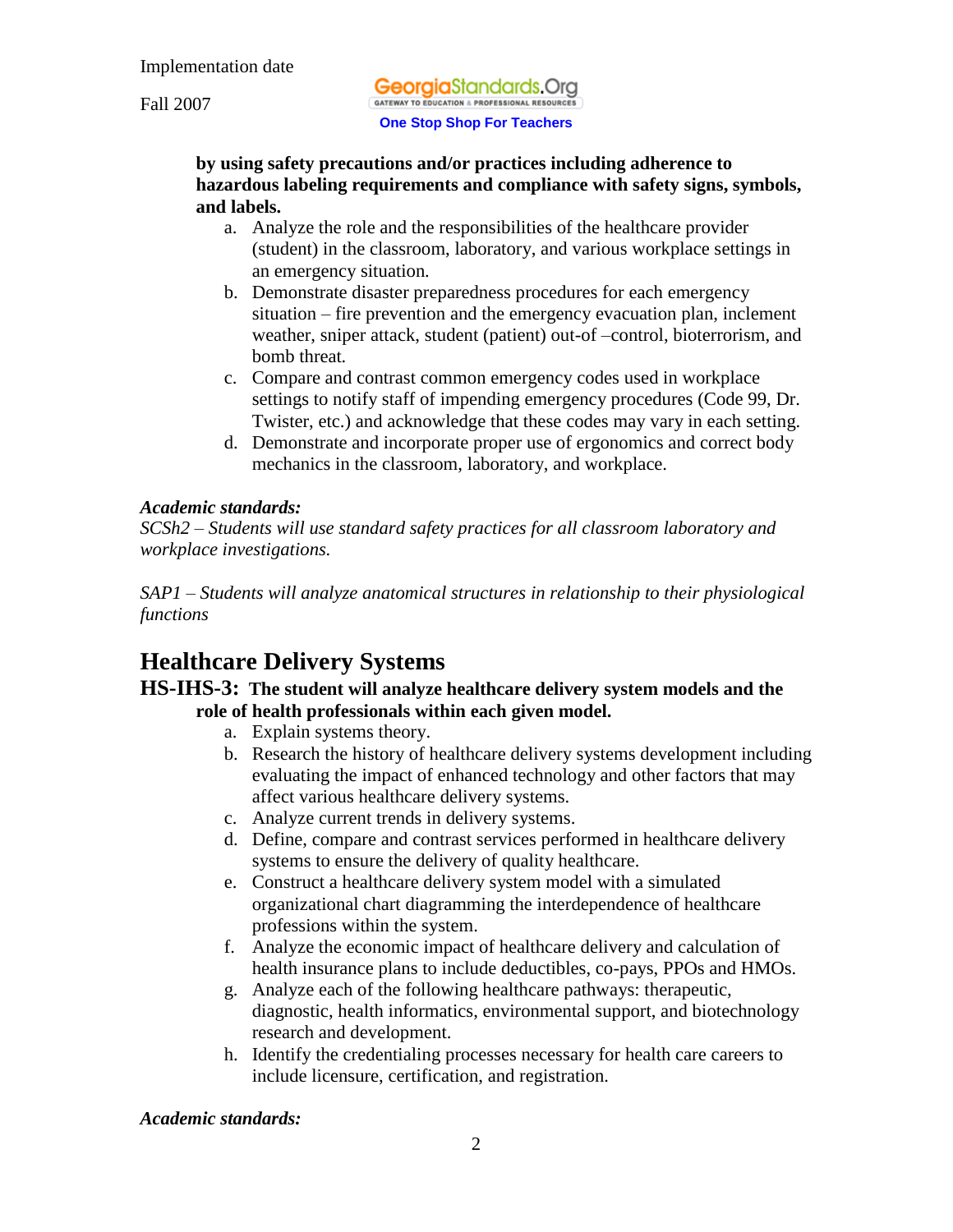Fall 2007

**Georgia**Standards.Ora GATEWAY TO EDUCATION & PROFESSIONAL RESOURCES **One Stop Shop For Teachers**

*ELA11W3 – The student uses research and technology to support writing.* 

*SSEF4 - The student will compare and contrast different economic systems, and explain how they answer the three basic economic questions of what to produce, how to produce and for whom to produce.*

*MM2P1-Students will solve problems (using appropriate technology)*

*MM2P4- Students will make connections among mathematical ideas and to other disciplines.* 

*SSEF2- The student will give examples of how rational decision making entails comparing the marginal benefits and the marginal costs of an action)*

*SSEPF5- The student will describe how insurance and other risk-management strategies protect against financial loss.*

# **Teamwork and Leadership**

#### **HS-IHS-4: The student will describe the attributes of effective teamwork and leadership.**

- a. Define leadership and state the qualities of a leader.
- b. Describe Career and Technical Student Organizations, their importance in leadership development and identify benefits of belonging to Health Occupations Students of America (HOSA).
- c. Analyze different types of teams, identify team members and discuss their roles and responsibilities.

## **Introduction to Healthcare Communications**

#### **HS-IHS-5: The student will communicate effectively orally and in writing applying academic knowledge in healthcare science communications.**

- a. Differentiate between verbal and non-verbal communication and evaluate the components and barriers to effective communication.
- b. Organizes and develops ideas into accurate verbal reports and record appropriate data.
- c. Calculate health related math problems.
- d. Adapt communication to the needs of the individual in a responsive rather than reactive manner.
- e. Demonstrate and differentiate between appropriate and inappropriate use of telecommunications technology (cell phone, e-mail, and other forms of internal organization communications).

### *Academic standards:*

*ELA9RC2- The student participates in discussions related to curricular learning in all subject areas.*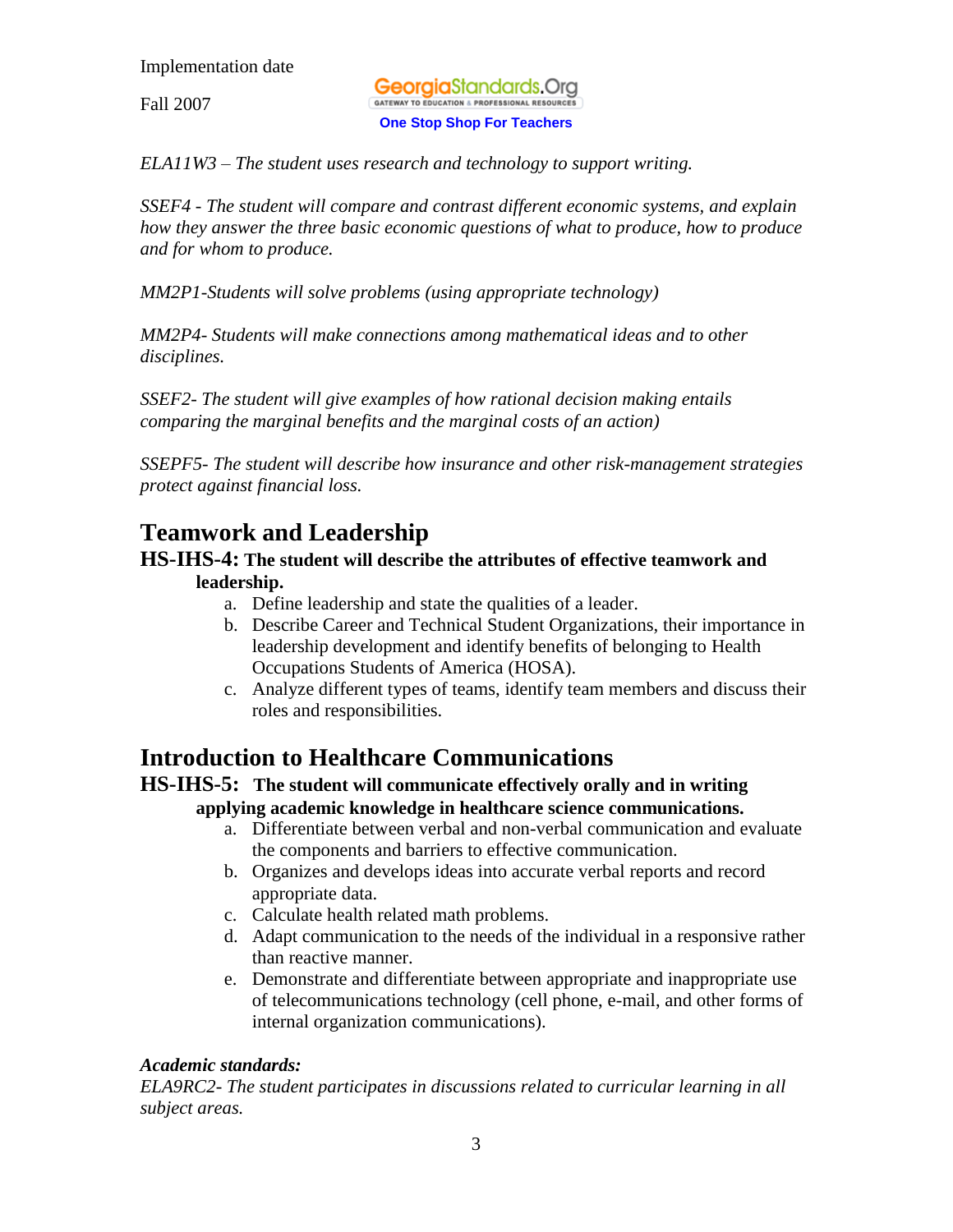Fall 2007

**Georgia**Standards.Ora GATEWAY TO EDUCATION & PROFESSIONAL RESOURCE **One Stop Shop For Teachers**

*ELA9LSV1 – The student participates in student-to-teacher, student-to-student, and group verbal interactions.*

*MM2P1 – Students will solve problems (using appropriate technology).* 

*MM2P3d –Use the language of mathematics to express mathematical ideas precisely.* 

*MM2P4 – Students will make connections among mathematical ideas and to other disciplines*

SCSh6 – Students will communicate scientific investigations and information clearly.

### **Cultural Diversity**

#### **HS-IHS-6: Demonstrate knowledge and understanding of diverse social, religious, ethnic, and cultural communities.**

- a. Identify and demonstrate respect for cultural, socioeconomic, and ethnic diversity.
- b. Evaluate cultural difference (i.e. culturally acceptable gestures, terms, and common folk medicine practices indigenous to certain regions) and their impact on healthcare delivery.

## **Introduction to Life Changes – The Process of Change**

**HS-IHS-7: The student will compare and contrast the life changes from conception throughout the lifespan as it relates to all growth and developmental needs.** 

- a. Investigate the interdependence of the various body systems to each other and to the body as a whole.
- b. Explain the role of homeostasis and its mechanisms as these relate to the body as a whole and predict the consequences of the failure to maintain homeostasis.
- c. Describe how structure and function are related in terms of cell and tissue types.
- d. Describe the stages of growth and development from conception throughout the lifespan including correlations to Maslow's Hierarchy of Needs.
- e. Examine various conditions that change normal body functions i.e. tissue rejection, allergies, injury, diseases and disorders - and how the body responds.
- f. Describe effects of aging on all body systems*.*

#### *Academic standards:*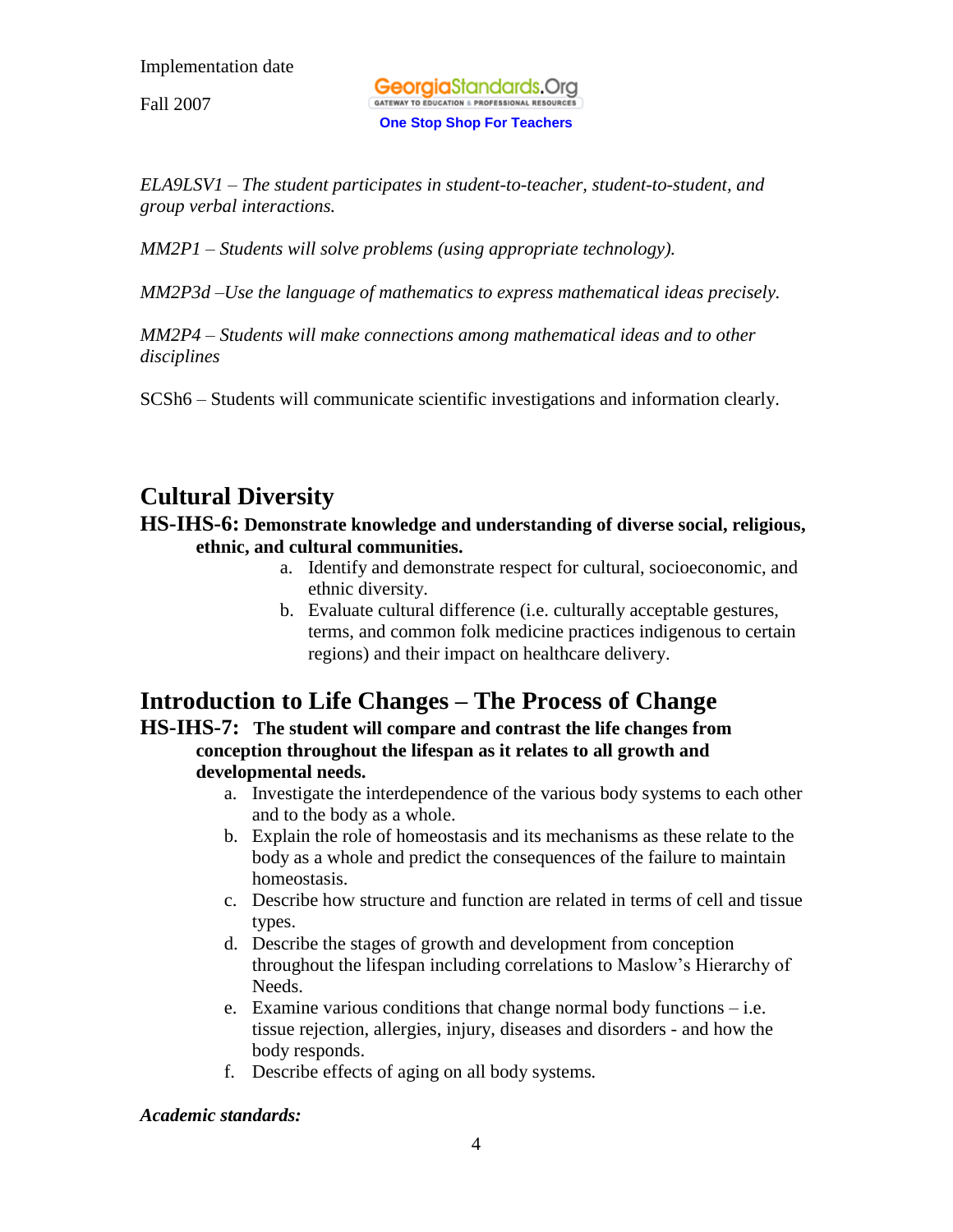Fall 2007

**Georgia**Standards.Ora GATEWAY TO EDUCATION & PROFESSIONAL RESOURCE **One Stop Shop For Teachers**

*SAP5e – Describe effects of aging on all body systems.*

*SAP4e- Examine various conditions that change normal body functions (e.g. tissue rejection, allergies, injury, diseases and disorders) and how the body responds.* 

*SAP5d – Describe the stages of development from birth to adulthood –i.e. neonatal period, infancy, childhood, adolescence and puberty, and maturity.*

## **Ethical Responsibilities**

#### **HS-IHS-8: The student will demonstrate integration of accepted ethical practices with respect to cultural, social, and ethnic differences within the healthcare classroom and all clinical environments utilized.**

- a. Differentiate between moral, ethical, and legal issues impacting healthcare and the relationship of each to healthcare outcomes.
- b. Contrast personal, professional, and organizational ethics.
- c. Differentiate between federal and state regulations/laws of healthcare and discuss Professional Standards of Care.

### **Legal Responsibilities**

- **HS-IHS-9: The student will explain the legal responsibilities, limitations, and implications of their actions within the healthcare delivery setting. They will perform their duties according to regulations, policies, laws and legislated rights of clients.**
	- a. Analyze the basic legal responsibilities of healthcare workers in regards to torts, malpractice, negligence, invasion of privacy, privileged communication, patient/client confidentiality, doctrine of informed consent including identification of HIPAA regulations and the impact on healthcare communications.
	- b. Discuss legal contracts and how they affect healthcare delivery including but not limited to: advance directives, living wills, durable power of attorney, and other legal directives regarding medical treatment.
	- c. Examine the American Hospital Association's "Patients Bill of Rights;" the Omnibus Budget Reconciliation Act (OBRA); the Patient Self – Determination Act, National Patient Safety Goals, and Joint Commission on Accreditation of Health Organizations (JCAHO).
	- d. Define and differentiate between policies and procedures; comply with the institutional policies and procedures.
	- e. Define and determine a reportable variance (incident) and follow established Risk Management protocol.
	- f. Describe standards for accessing, reporting and documenting client health information (PHI).

### **Health Maintenance Practices**

#### **HS-IHS-10: The student will practice preventive health behaviors personally and professional with clients***.*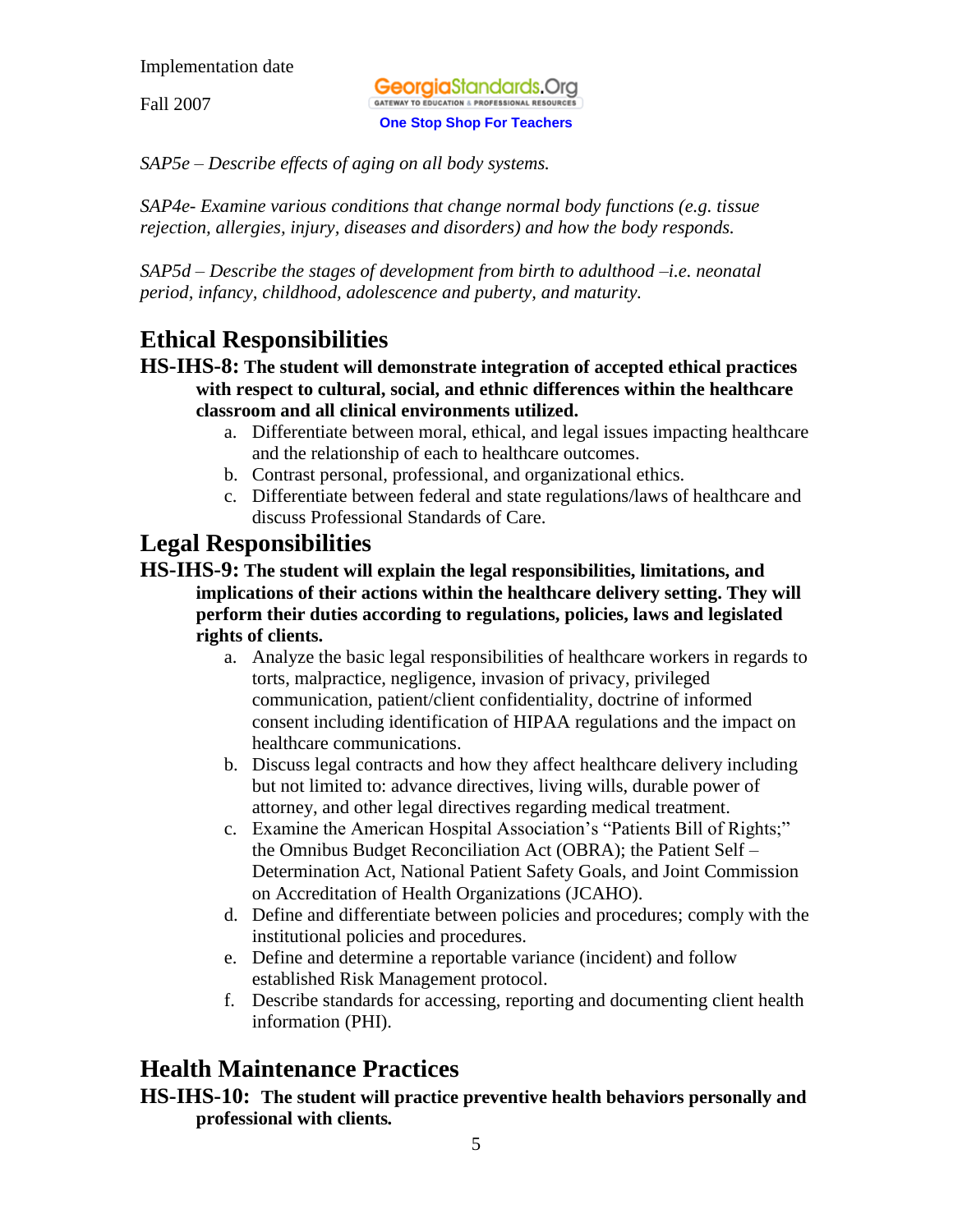Fall 2007

**Georgia**Standards.Org GATEWAY TO EDUCATION & PROFESSIONAL RESOURCES **One Stop Shop For Teachers**

- a. Distinguish between health and wellness and behaviors that promote each.
- b. Explain the fundamentals of wellness and the prevention of disease processes.
- c. Define OSHA, CDC, Clinical Laboratory Improvements Amendments (CLIA) and explain each agency's role in healthcare practice.
- d. Compare and contrast the different types of immunity.

## **Concepts of Microbiology**

### **HS-IHS-11: The student will utilize the principles of infection control.**

- a. Evaluate the need for asepsis in the health environment.
- b. Differentiate between cleaning, disinfecting, and sterilizing.
- c. Analyze ways microorganisms are spread using the chain of infection model and analyze methods to destroy or control the spread of pathogenic microorganisms.
- d. Identify risk factors associated with nosocominal infections and evaluate their impact on client and employee health.
- e. Define, demonstrate, and use standard precautions as described in the rules and regulations set forth by the Occupational Safety and Health Administration (OSHA).
- f. Demonstrate medical aseptic technique included but not limited to: medical aseptic handwash, cleaning, disinfecting, (non-sterile) gloving and de-gloving.

### *Academic standard:*

*SCSh2 -Students will use standard safety practices for all classroom, laboratory, and field investigations.*

### **Introduction to Medical and Technology Terminology and Abbreviations**

### **HS-IHS-12: The student will utilize the elements of medical terminology to communicate information, data and observations.**

- a. Interpret basic medical abbreviations selected from JCAHO's recommended abbreviations list.
- b. Analyze and define medical terms utilizing common medical prefixes, suffixes, and word roots.
- c. Utilize medical terminology within a scope of practice in order to interpret, transcribe, and communicate information, data and observations.

### *Academic standard:*

*ELA9RL5 – The student understands and acquires new vocabulary and uses it correctly in reading and writing.*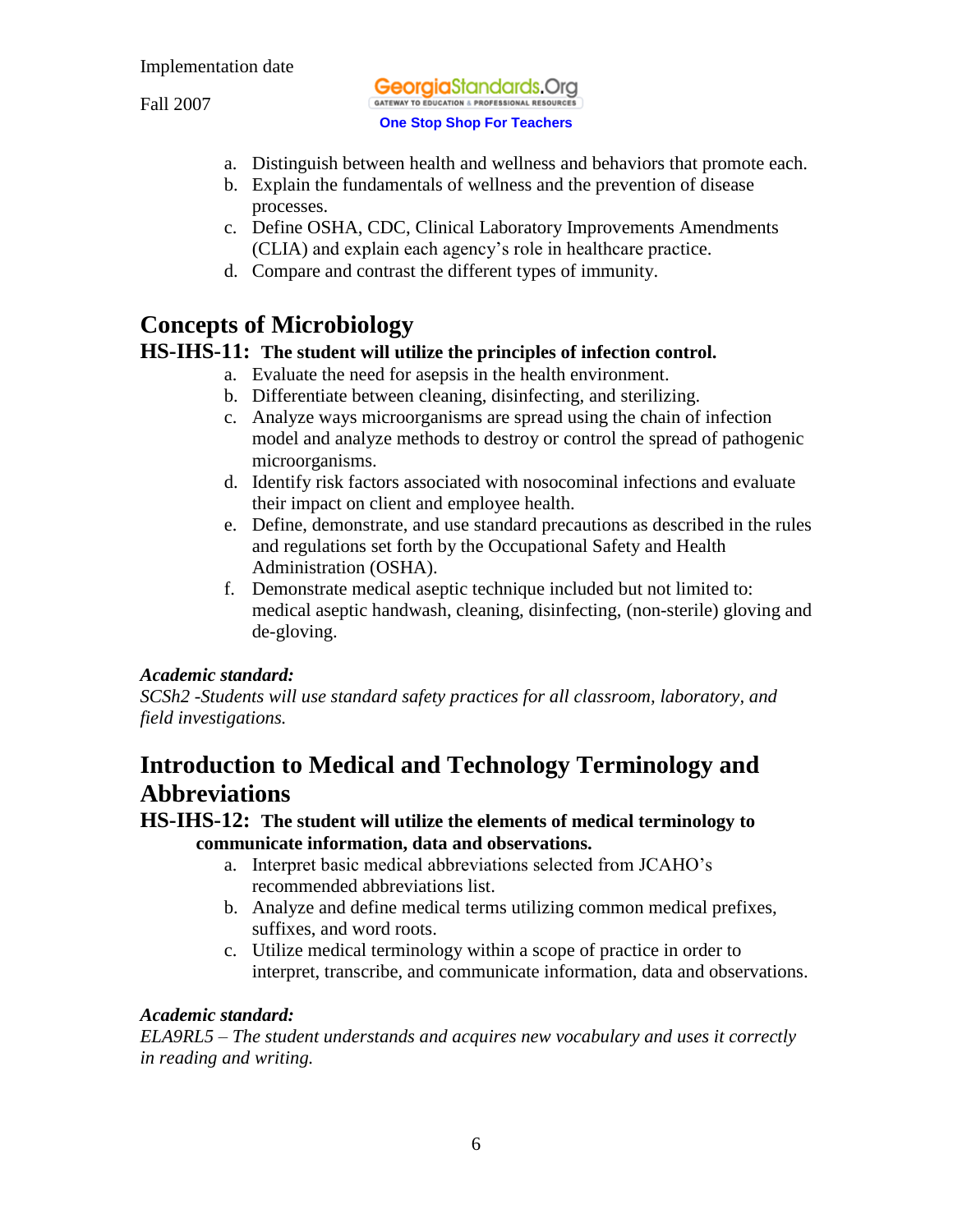Fall 2007

**Georgia**Standards.Ora GATEWAY TO EDUCATION & PROFESSIONAL RESOURCES **One Stop Shop For Teachers**

# **Introduction to Community Safety**

**HS-IHS-13: The student will demonstrate basic life support techniques on an adult victim while utilizing personal protective equipment devices and adhering to all standard precautions within OSHA guidelines. This may be simulated for demonstration purposes as necessary.**

- a. Analyze the role of the respiratory and circulatory systems as it pertains to basic life support.
- b. Perform the following: location of pulse sites, clearing and opening of obstructed airway (conscious and unconscious), rescue breathing, cardiopulmonary resuscitation, and recovery position.
- c. Successfully complete American Red Cross (ARC) and/or American Heart Association's (AHA) Adult basic life Support for Healthcare Providers Training.
- d. Apply AED and follow directions based on the scenario for an adult victim.

### **CTAE Foundation Skills**

The Foundation Skills for Career, Technical and Agricultural Education (CTAE) are critical competencies that students pursuing any career pathway should exhibit to be successful. As core standards for all career pathways in all program concentrations, these skills link career, technical and agricultural education to the state's academic performance standards.

The CTAE Foundation Skills are aligned to the foundation of the U. S. Department of Education's 16 Career Clusters. Endorsed by the National Career Technical Education Foundation (NCTEF) and the National Association of State Directors of Career Technical Education Consortium (NASDCTEc), the foundation skills were developed from an analysis of all pathways in the sixteen occupational areas. These standards were identified and validated by a national advisory group of employers, secondary and postsecondary educators, labor associations, and other stakeholders. The Knowledge and Skills provide learners a broad foundation for managing lifelong learning and career transitions in a rapidly changing economy.

**CTAE-FS-1 Technical Skills:** Learners achieve technical content skills necessary to pursue the full range of careers for all pathways in the program concentration. **CTAE-FS-2 Academic Foundations:** Learners achieve state academic standards at or above grade level. **CTAE-FS-3 Communications:** Learners use various communication skills in expressing and interpreting information. **CTAE-FS-4 Problem Solving and Critical Thinking:** Learners define and solve problems, and use problem-solving and improvement methods and tools. **CTAE-FS-5 Information Technology Applications:** Learners use